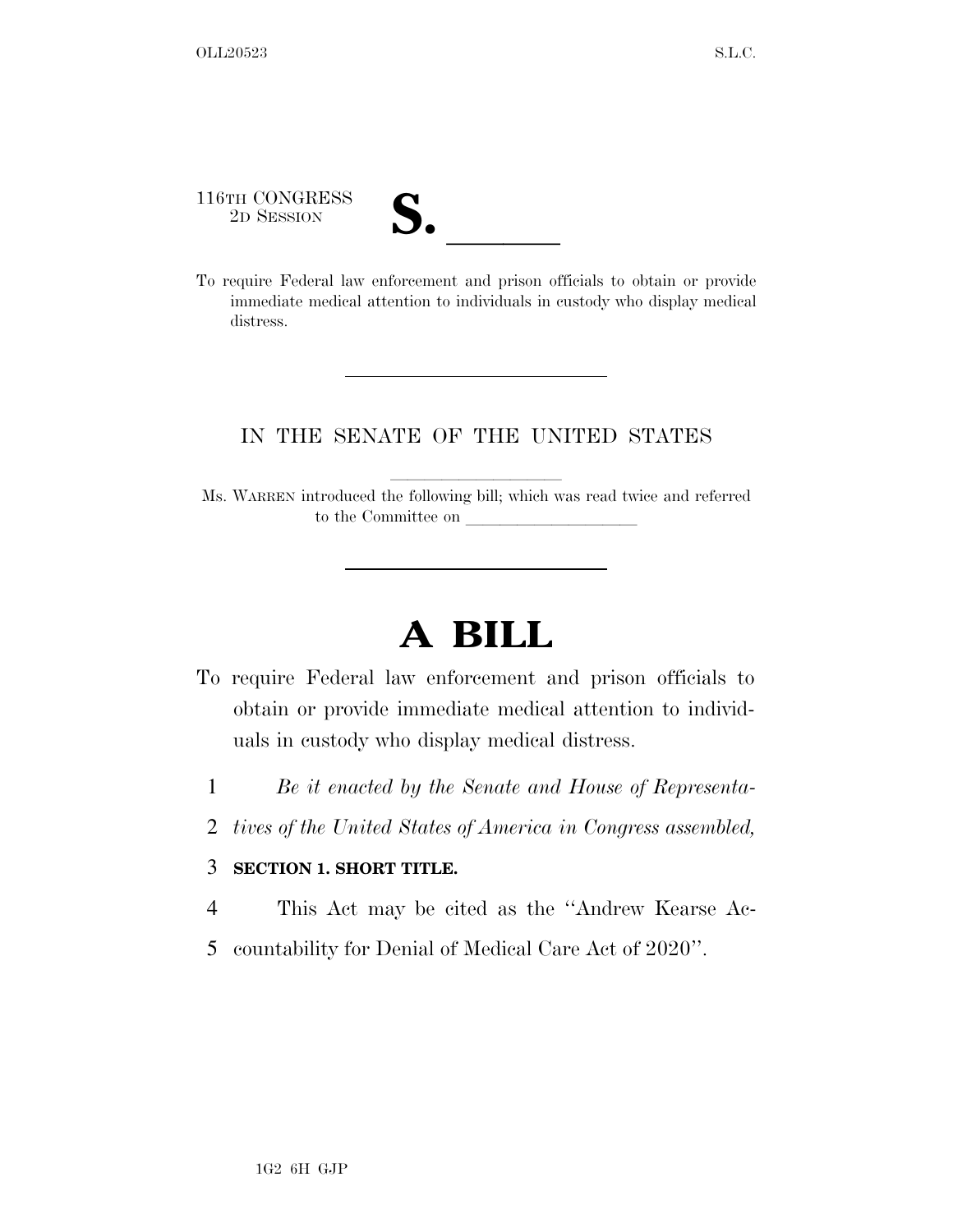| 1              | SEC. 2. MEDICAL ATTENTION FOR INDIVIDUALS IN FED-                 |
|----------------|-------------------------------------------------------------------|
| $\overline{2}$ | ERAL CUSTODY DISPLAYING MEDICAL DIS-                              |
| 3              | TRESS.                                                            |
| $\overline{4}$ | (a) IN GENERAL.—Chapter 13 of title 18, United                    |
| 5              | States Code, is amended by adding at the end the fol-             |
| 6              | lowing:                                                           |
| 7              | "\\$250. Medical attention for individuals in Federal             |
| 8              | custody displaying medical distress                               |
| 9              | "(a) DEFINITIONS.—In this section—                                |
| 10             | $\lq(1)$ the term 'appropriate Inspector General',                |
| 11             | with respect to a covered official, means—                        |
| 12             | "(A) the Inspector General of the Federal                         |
| 13             | agency that employs the covered official; or                      |
| 14             | $\lq\lq (B)$ in the case of a covered official em-                |
| 15             | ployed by a Federal agency that does not have                     |
| 16             | an Inspector General, the Inspector General of                    |
| 17             | the Department of Justice;                                        |
| 18             | $\lq(2)$ the term 'covered official' means a Federal              |
| 19             | law enforcement officer (as defined in section 115)               |
| 20             | or an officer or employee of the Bureau of Prisons;               |
| 21             | and                                                               |
| 22             | $\cdot\cdot\cdot(3)$ the term 'medical distress' includes breath- |
| 23             | ing difficulties.                                                 |
| 24             | $``$ (b) REQUIREMENT.—                                            |
| 25             | "(1) OFFENSE.—It shall be unlawful for a cov-                     |
| 26             | ered official to negligently fail to obtain or provide            |
|                | $1{\rm G2}$ 6H ${\rm GJP}$                                        |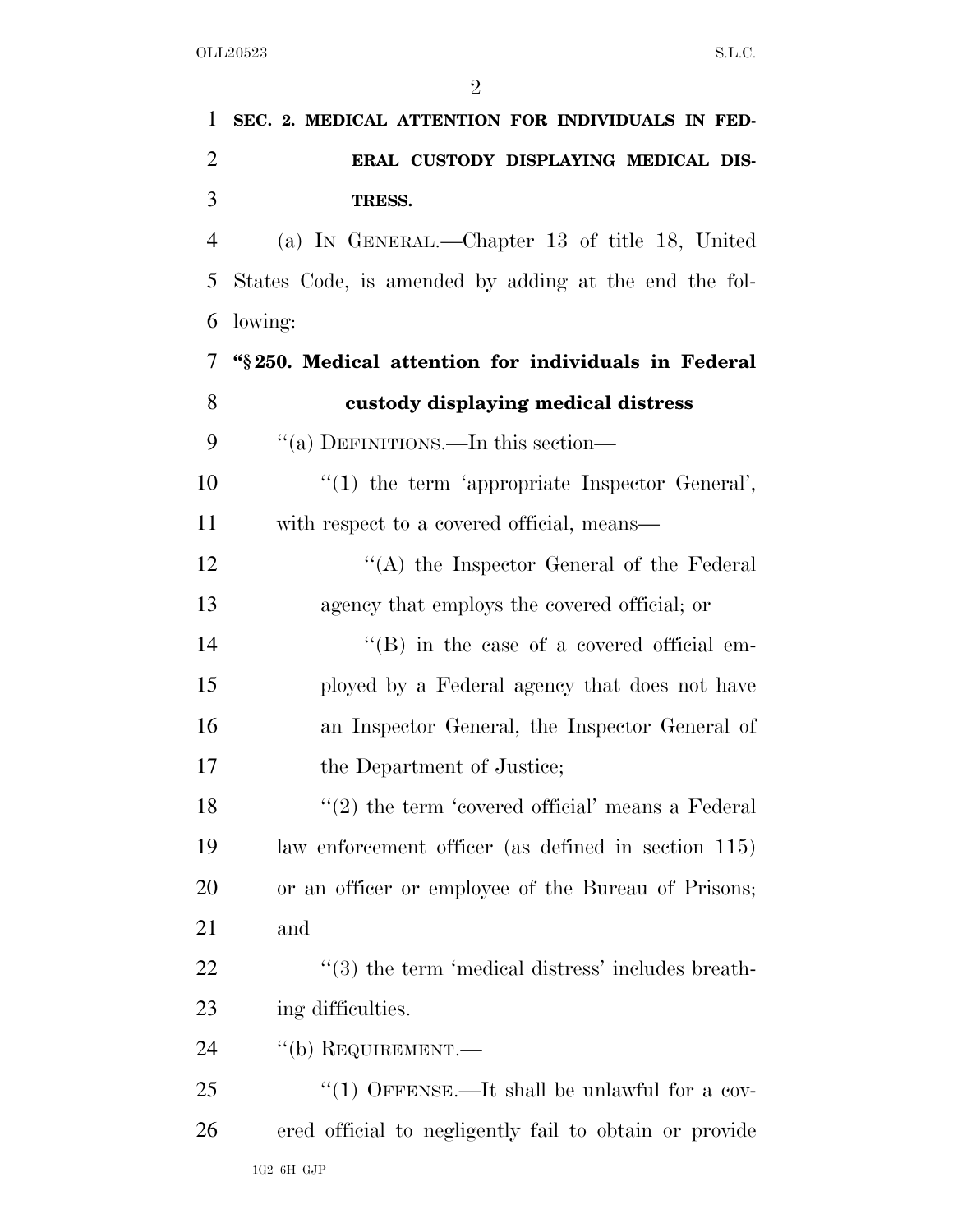immediate medical attention to an individual in Fed- eral custody who displays medical distress in the presence of the covered official, if the individual suf- fers unnecessary pain, injury, or death as a result of that failure.

 ''(2) PENALTY.—A covered official who violates paragraph (1) shall be fined under this title, impris-oned for not more than 1 year, or both.

9 "(3) STATE CIVIL ENFORCEMENT.—Whenever an attorney general of a State has reasonable cause to believe that a resident of the State has been ag- grieved by a violation of paragraph (1) by a covered official, the attorney general, or another official, agency, or entity designated by the State, may bring a civil action in any appropriate district court of the United States to obtain appropriate equitable and declaratory relief.

18 "(c) INSPECTOR GENERAL INVESTIGATION.—

19 "(1) IN GENERAL.—The appropriate Inspector General shall investigate any instance in which—

21 ''(A) a covered official fails to obtain or provide immediate medical attention to an indi- vidual in Federal custody who displays medical distress in the presence of the covered official; and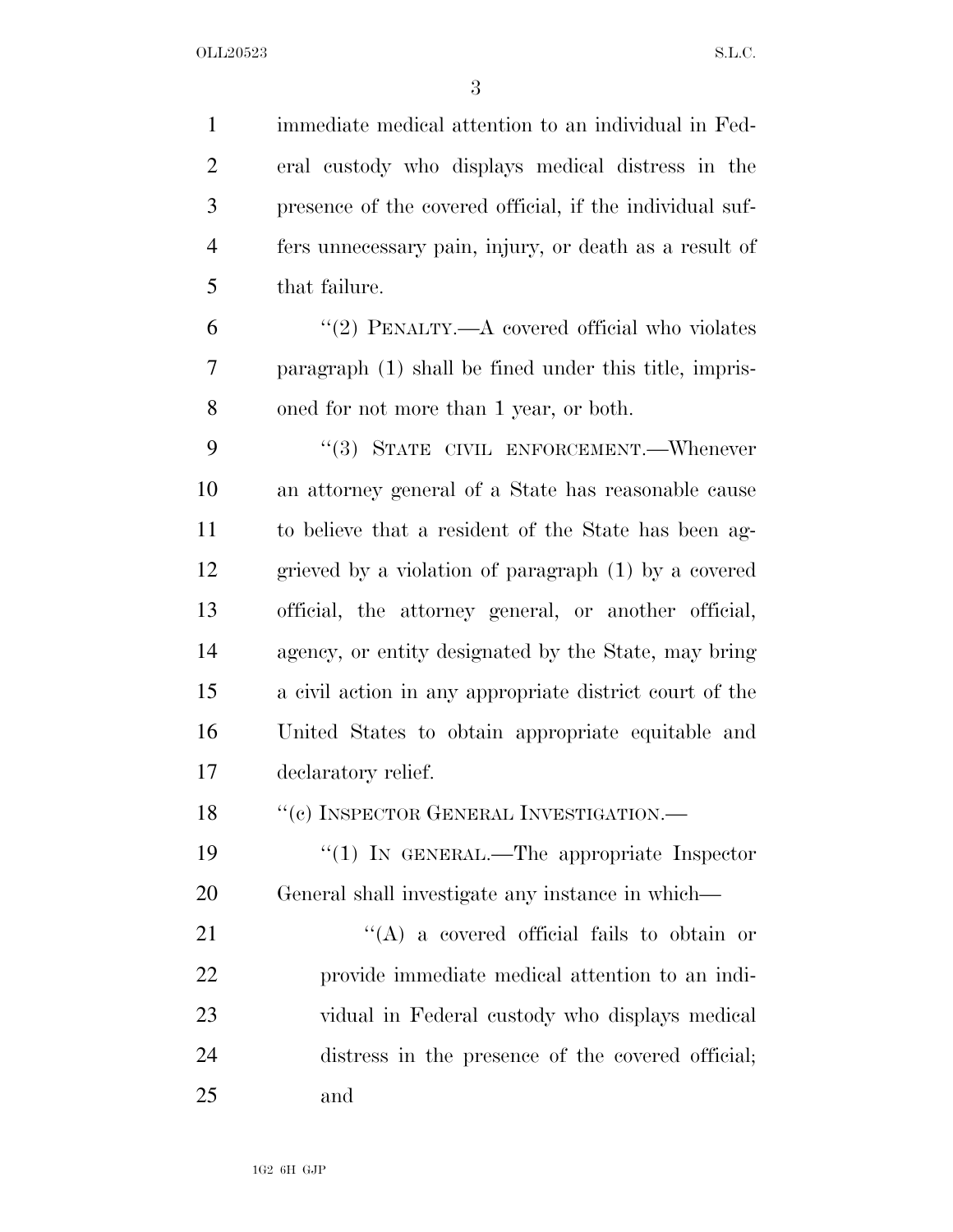OLL20523 S.L.C.

 $''(B)$  the individual suffers unnecessary pain, injury, or death as a result of the failure to obtain or provide immediate medical atten-tion.

 ''(2) REFERRAL FOR PROSECUTION.—If an In- spector General, in conducting an investigation under paragraph (1), concludes that the covered offi- cial acted negligently in failing to obtain or provide immediate medical attention to the individual in Federal custody, the Inspector General shall refer the case to the Attorney General for prosecution under this section.

13 "(3) CONFIDENTIAL COMPLAINT PROCESS.— The Inspector General of a Federal agency that em- ploys covered officials shall establish a process under which an individual may confidentially submit a complaint to the Inspector General regarding an in- cident described in paragraph (1) involving a covered official employed by the Federal agency (or, in the case of the Inspector General of the Department of Justice, involving a covered official employed by a Federal agency that does not have an Inspector Gen-eral).

24 "(d) TRAINING.—The head of an agency that em-ploys covered officials shall provide training to each such